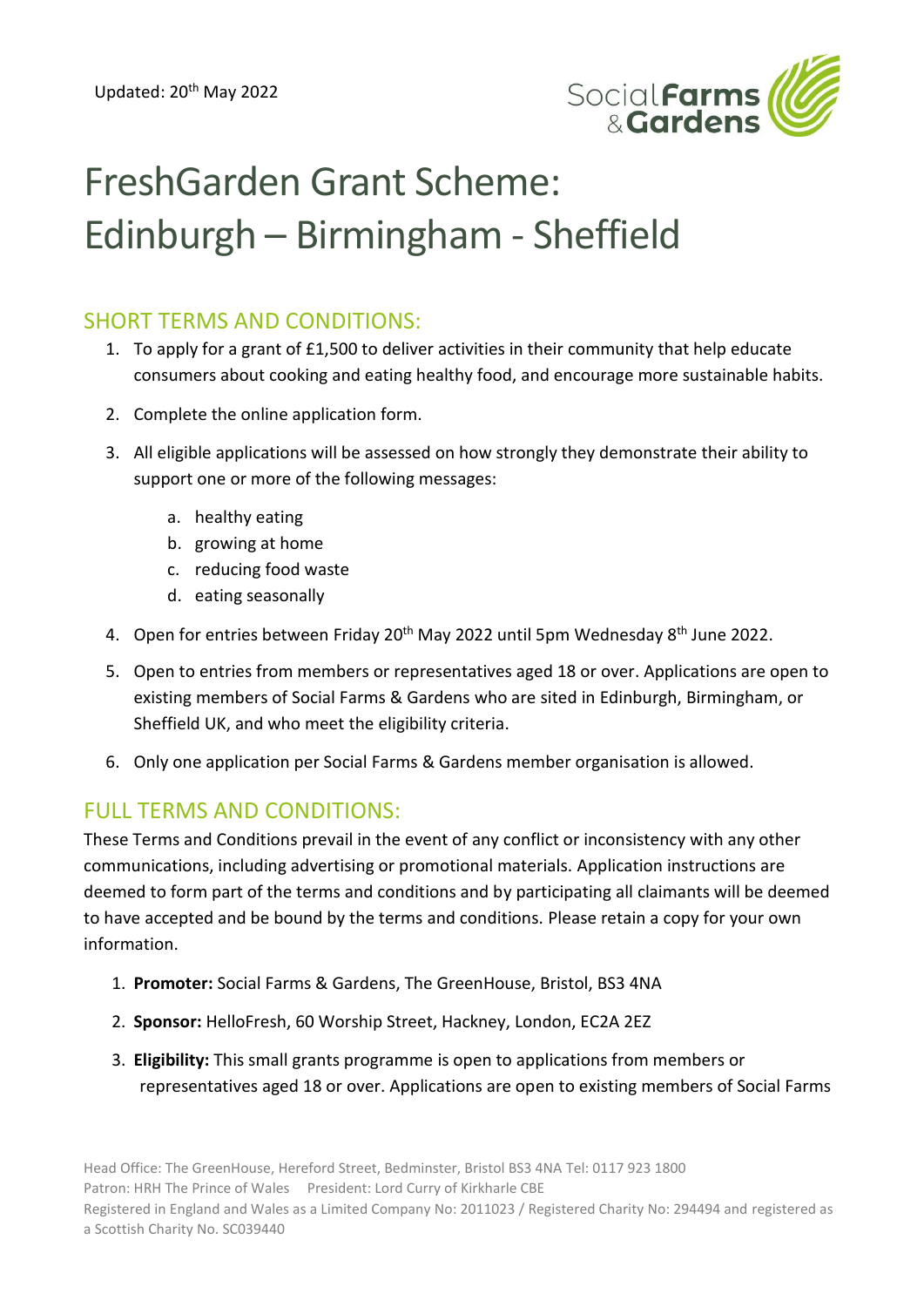

& Gardens who are sited in London and who meet the eligibility criteria. Applicants must be one of the following types of organisations:

- Charitable Incorporated Organisation (CIO / SCIO)
- Not-for-profit company. A company limited by guarantee registered with Companies House.
- School or educational body (may also be a charity and/or company)
- Registered charity
- Registered Charity and Not-for-profit Company
- Community Interest Company (CIC)
- Community Benefit Society

Organisations must have a legal status and must be not for private profit.

They must have a safeguarding policy in place as well as adequate insurance in place for the proposed activities and site.

Organisations must be located in either Edinburgh, Birmingham or Sheffield, or the immediate surrounding area of those cities.

- 4. **Applications Period:** Applications open from 18<sup>th</sup> May 2022 and close at 5pm on 8<sup>th</sup> June 2022 (the "Application Period"). Successful applicants will be notified by 14<sup>th</sup> June 2022.
- 5. The opportunity will be advertised on [Facebook,](https://www.facebook.com/farmgarden.UK) [Twitter,](https://twitter.com/SFarms_Gardens?s=20) [Instagram,](https://www.instagram.com/socialfarmsandgardens/) and via direct email to Social Farms & Gardens mailing list subscribers.
- 6. **Applications Process:** To apply, applicants must complete and submit an online application form available [here.](https://www.farmgarden.org.uk/join-us/competitions-and-opportunities-our-membership)
- 7. Only one application per Social Farms & Gardens member organisation. No bulk entries. Use of a false name, address, multiple Facebook/Instagram accounts or any breach of the Facebook/Instagram/Twitter/Google rules will disqualify any applicant from receiving the grant.
- 8. Any applicant and/or successful applicant must comply with any directions given to him or her by the Promoter, fund provider and/or their agents and with all relevant laws, rules and regulations. Failure to comply with instructions, itineraries, rules, restrictions, requirements, laws and guidelines may result in an invalid application and/or forfeiture of the grant.
- 9. **Grant:**
	- A grant of £1,500 will be awarded to the chosen winning applicant

Head Office: The GreenHouse, Hereford Street, Bedminster, Bristol BS3 4NA Tel: 0117 923 1800 Patron: HRH The Prince of Wales President: Lord Curry of Kirkharle CBE Registered in England and Wales as a Limited Company No: 2011023 / Registered Charity No: 294494 and registered as a Scottish Charity No. SC039440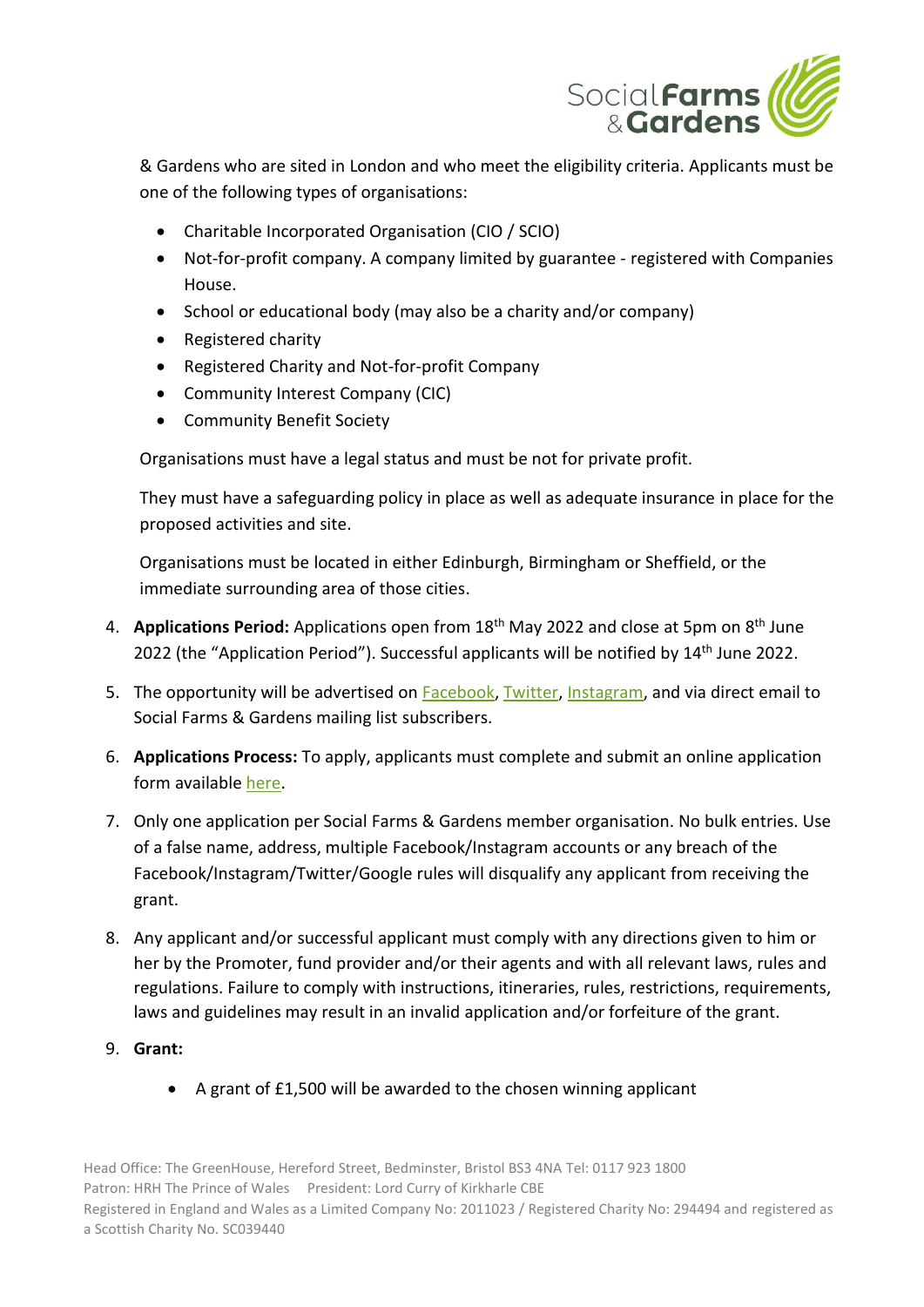

- The grant payment will be released on satisfactory receipt of a signed grant acceptance letter and the following supporting documents:
	- o Most recent annual accounts
	- o Safeguarding policy
	- o Public liability insurance certificate
- 10. **Grant Recipient Requirements:** For the duration of the grant period (one year) the successful grant recipient will be required to:
	- Where reasonably practical, to support ad hoc broadcast media and photographer opportunities at the garden, totalling no more than 0.5 days per month.
	- To consent to their garden images and content being shared through HelloFresh channels.
	- To provide a nominated garden spokesperson for media interviews where required and mutually convenient.
	- Submit a grant report no later than one calendar year after their grant award.
	- To utilise the provided HelloFresh branding on activities supported through this grant
	- To acknowledge the HelloFresh grant on their social media channels and newsletters
- 11. **Selection of Successful Applicants:** Applications that meet the eligibility criteria set out in the application form will be assessed by how well they their proposed activities support one or more of the key messages.
- 12. **Successful Applicants Notification:** The successful applicant will be notified via phone and email. The Promoter aims to notify successful applicants on or before 14<sup>th</sup> June 2022. Successful applicants are subject to verification, including without limitation, verification of eligibility and compliance with these terms and conditions. The decision of the Promoter will be final and binding in all matters; no applicant will have the right to challenge the decision.
- 13. **"Intellectual Property Rights"** patents, rights to inventions, copyright and neighbouring and related rights, trade marks and service marks, business names and domain names, rights in get-up, goodwill and the right to sue for passing off or unfair competition, rights in designs, database rights, rights to use, and protect the confidentiality of, confidential information (including know-how and trade secrets) and all other intellectual property rights, in each case whether registered or unregistered and including all applications and rights to apply for and be granted, renewals or extensions of, and rights to claim priority from, such rights and all similar or equivalent rights or forms of protection which subsist or will subsist now or in the future in any part of the world.